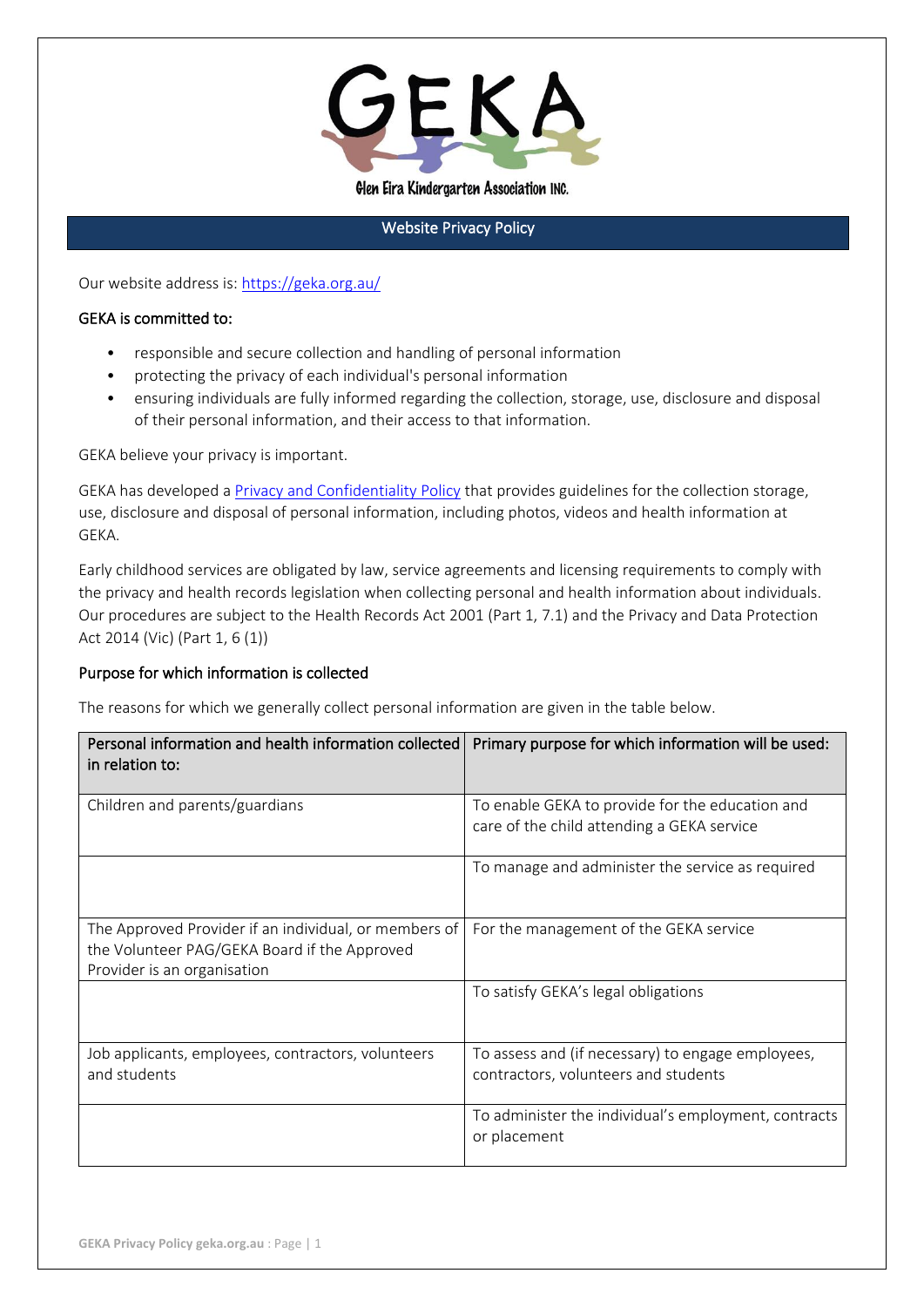Please note that under relevant privacy legislation, other uses and disclosures of personal information may be permitted, as set out in that legislation.

## Disclosure of personal information, including health information

GEKA may disclose some personal information about an individual to:

- government departments or agencies, as part of our legal and funding obligations
- local government authorities, for planning purposes
- organisations providing services related to employee entitlements and employment
- insurance providers, in relation to specific claims or for obtaining cover
- law enforcement agencies
- health organisations and/or families in circumstances where the person requires urgent medical assistance and is incapable of giving permission
- anyone to whom the individual authorises us to disclose information.

### Laws that require us to collect specific information

The Education and Care Services National Law Act 2010 and the Education and Care Services National Regulations 2011, Associations Incorporation Act 1981 and employment-related laws and agreements require us to collect specific information about individuals from time-to-time. Failure to provide the required information could affect:

- a child's enrolment at the service
- a person's employment with the service
- the ability to function as an incorporated association.

## Access to information

Individuals about whom we hold personal or health information are able to gain access to this information in accordance with applicable legislation. The procedure for doing this is set out in our Privacy and [Confidentiality Policy,](https://geka.org.au/policies/)

For information on the [Privacy and Confidentiality Policy,](https://geka.org.au/policies/) please refer to the copy available on the GEKA website.

# GEKA is responsible for:

- ensuring all records and documents are maintained and stored in accordance with Regulations 181 and 183 of the Education and Care Services National Regulations 2011
- ensuring the service complies with the requirements of the Privacy Principles as outlined in the Health Records Act 2001, the Information Privacy Act 2000 and, where applicable, the Privacy Act 1988 by developing, reviewing and implementing processes and practices that identify:
	- o what information the service collects about individuals, and the source of the information
	- o why and how the service collects, uses and discloses the information
	- o who will have access to the information
	- o risks in relation to the collection, storage, use, disclosure or disposal of and access to personal and health information collected by the service
- ensuring parents/guardians know why the information is being collected and how it will be managed
- providing adequate and appropriate secure storage for personal information collected by the service
- developing procedures that will protect personal information from unauthorised access
- ensuring the appropriate use of images of children, including being aware of cultural sensitivities and the need for some images to be treated with special care
- developing procedures to monitor compliance with the requirements of this policy